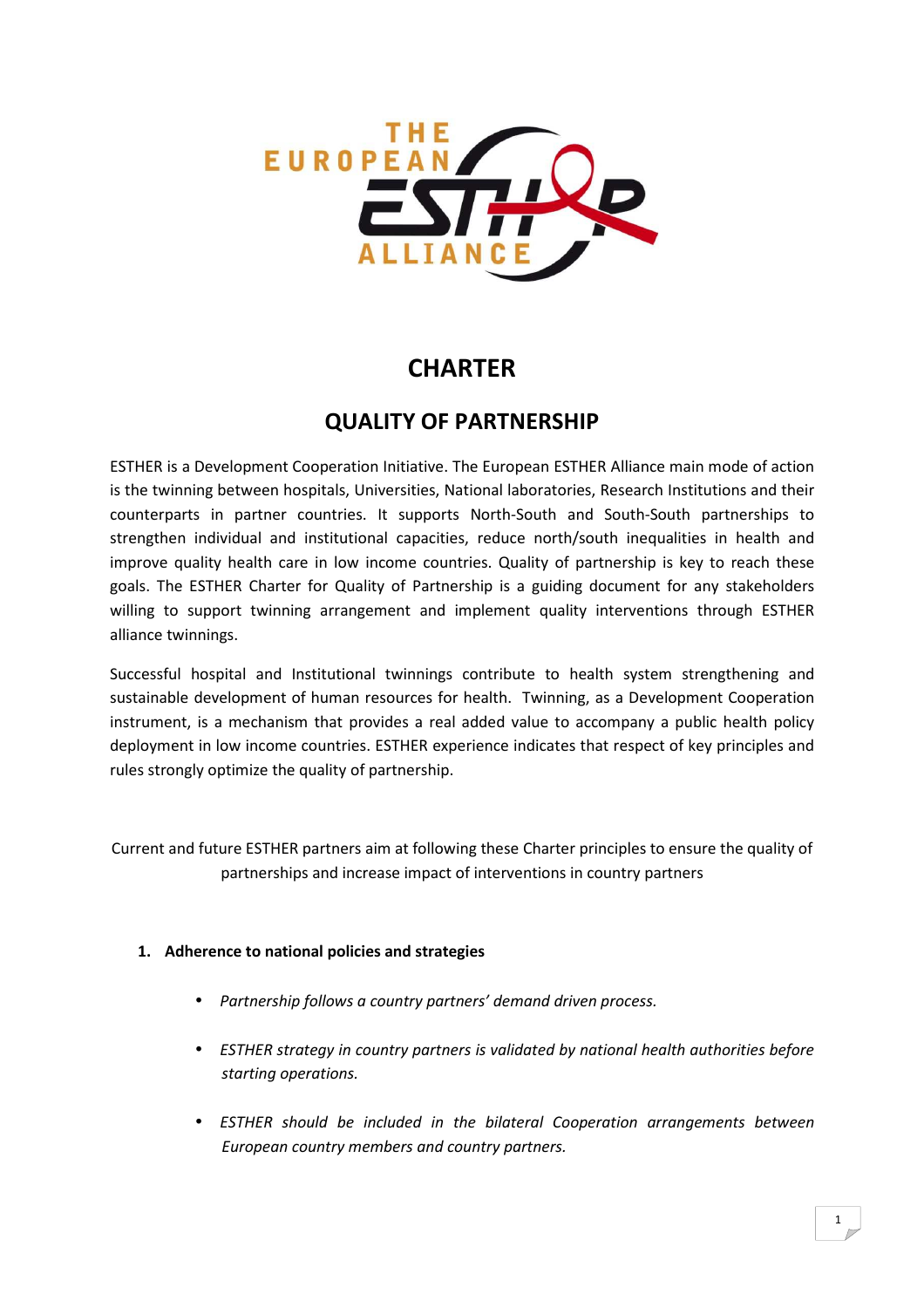### **2. Formal agreements between twinned institutions**

- *Institutional commitment is key for success.*
- *General Director of the partner institutions ratifies an agreement to formalize the cooperation between their institutions. This agreement mentions the ESTHER Initiative and commits the signatory parties to facilitate the realization of the project.*
- *The partnership is equally rooted among the management and implementation teams in each partner institution and not only based on individuals.*
- *Partner institutions concretely contribute and support the initiative, notably by providing essential human resources to fulfil the projects.*

# **3. Reciprocity**

- *Partner institutions are equally involved in the whole project development, implementation and review process.*
- *Both institutions equally contribute to the identification, documentation and priority definition of the needs. On these bases, project design and writing is jointly realized.*
- *Both North and South partners realize their objectives on the basis of capacity building and expertise exchange.*

### **4. Joint and equal responsibility**

- *Partner institutions are equally responsible for project follow up and implementation.*
- *Partner institutions are equally responsible to carry out a joint and objective approach for any project evaluation.*
- *North and South partner institutions, together with other involved stakeholders, are accountable for the partnerships outcomes.*

# **5. Capability**

- *Partner institutions have capacity to send and receive individuals, either to provide training session or host internships.*
- *Partner institutions commit for sustainable exchanges and have the capacity to follow a jointly decided program of work.*
- *Partner institutions commit to sustainable interventions.*